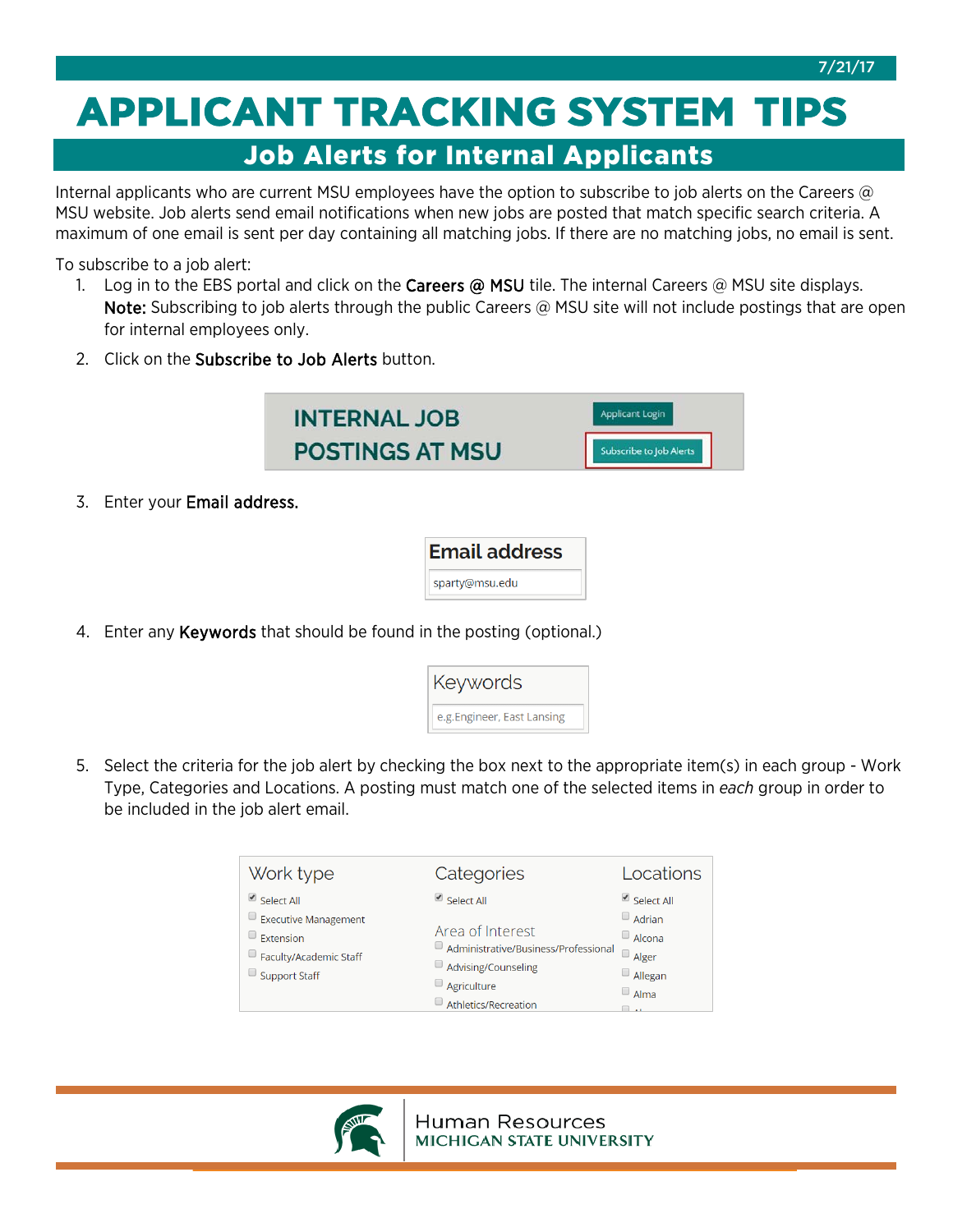## **Job Alerts for Internal Applicants** 7/21/17

Note: If Select All is checked for every group, the job alert will include all postings that were posted on that day containing the identified keywords (if any).

6. At the bottom of the page, check the box next to I'm not a robot.



7. Click the Subscribe button.



To be included in the job alert email, a posting must match one item in *each* group.

## Example 1:

| Keywords                                                                                          |                                                                                                                     |                                                                |
|---------------------------------------------------------------------------------------------------|---------------------------------------------------------------------------------------------------------------------|----------------------------------------------------------------|
| e.g. Engineer, East Lansing                                                                       |                                                                                                                     |                                                                |
| Work type                                                                                         | Categories                                                                                                          | Locations                                                      |
| Select All<br>$\Box$ Executive Management<br>Extension<br>Faculty/Academic Staff<br>Support Staff | Select All<br>Area of Interest<br>Administrative/Business/Professional<br><b>Advising/Counseling</b><br>Agriculture | $\Box$ Select All<br>Adrian<br>Alcona<br>U<br>Alger<br>Allegan |

This job alert will include all postings that match the criteria of:

- Support Staff and Administrative/Business/Professional
- Support Staff and Advising/Counseling

To unsubscribe, click on the bottom of the email.